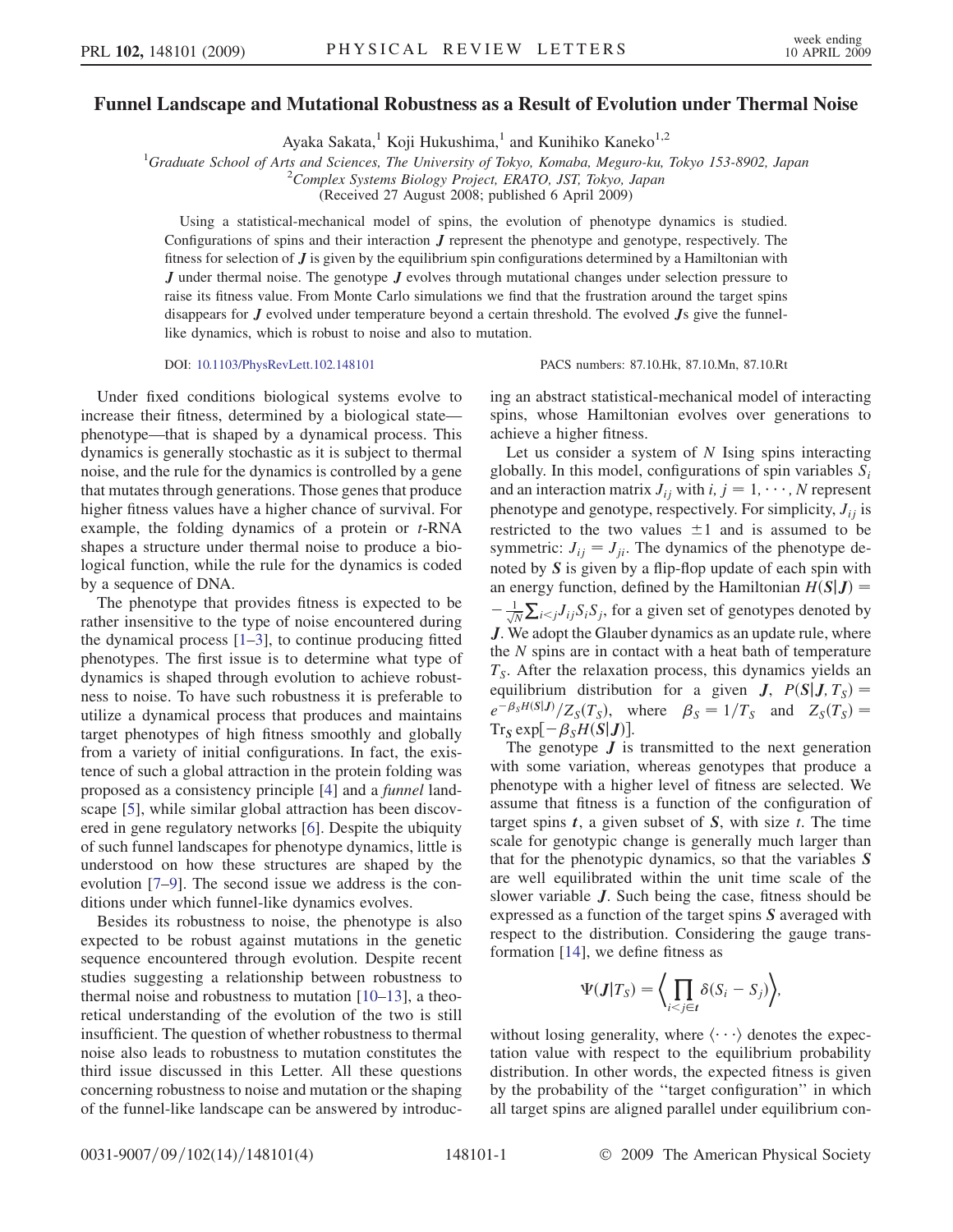<span id="page-1-0"></span>ditions. Note that in our model only the target spins contribute to the fitness, and, as a result, the spin configuration for a given fitness value has redundancy.

The genotype **J** evolves as a result of mutations, random flip-flop of the matrix element, and the process of selection according to the fitness function. We again adopt Glauber dynamics by using fitness instead of the Hamiltonian in the phenotype dynamics, where  $J$  is in contact with a heat bath whose temperature  $T_j$  is different from  $T_s$ . In particular, the dynamics is given by a stochastic Markov process with the stationary distribution  $P(\mathbf{J}, T_S, T_J) = e^{\beta_J \Psi(\mathbf{J}, T_S)}$  $Z_J(T_S, T_J)$ , where  $\beta_J = 1/T_J$  and  $Z_J(T_S, T_J) =$  $Tr_J \exp[\beta_J \Psi(J, T_S)]$ . According to the dynamics, genotypes are selected somewhat uniformly at high temperatures  $T<sub>J</sub>$ , whereas at low  $T<sub>J</sub>$ , genotypes with higher fitness values are preferred. The temperature  $T<sub>J</sub>$  represents selection pressure.

Next, we study the dependence of the fitness and energy on  $T_S$  and  $T_J$ , given by  $\Psi(T_S, T_J) = \langle \Psi(\mathbf{J} | T_S) \rangle_J$  and  $E(T_S, T_J) = \langle \langle H(S|J) \rangle \rangle_J$ , respectively, where  $\langle \cdots \rangle_J$  denotes the average with respect to the equilibrium probability distribution,  $P(J, T<sub>S</sub>, T<sub>J</sub>)$ . For the spin dynamics (unless otherwise mentioned), the exchange Monte Carlo (EMC) simulation [\[15\]](#page-3-0) is used to accelerate the relaxation to equilibrium. Indeed, we have confirmed the equilibrium distribution for the simulations below. Two processes are carried out alternately: the equilibration of S with the EMC simulation and the stochastic selection of  $J$  according to the fitness value estimated through the first process.

Figures 1(a) and 1(b) show dependence of the fitness and energy on  $T_s$  and  $T_j$ , respectively, for  $N = 15$  and  $t = 3$ . For any  $T<sub>S</sub>$ , the fitness value decreases monotonically with  $T_J$ . However,  $T_S$  influences the slope of the decrease significantly. The fitness for sufficiently low  $T<sub>S</sub>$  remains at a high level and decreases only slightly with an increase in  $T_J$ , while for a medium value of  $T_S$ , the fitness gradually falls to a lower level as a function of  $T_J$  and eventually, for a sufficiently high value of  $T<sub>S</sub>$ , it never attains a high level. This implies that the structure of the fitness landscape depends on  $T<sub>S</sub>$ , at which the system has evolved. The energy function, on the other hand, shows a significant dependence on  $T<sub>S</sub>$ . Although the energy increases monotonically with  $T<sub>S</sub>$  for high  $T<sub>J</sub>$ , it exhibits nonmonotonic behavior at a low  $T<sub>J</sub>$  and takes a minimum at an intermediate  $T<sub>S</sub>$ . The **J** configurations giving rise to the highest fitness value generally have a large redundancy. At around  $T<sub>S</sub> \approx 2.0$ , using a fluctuation induced by  $T<sub>S</sub>$ , a specific subset of adapted  $J$ 's giving rise to lower energy is selected from the redundant configurations with higher fitness.

In the medium-temperature range, such Js that yield both lower energy and higher fitness are evolved. Now we study the characteristics of such  $J<sub>s</sub>$ . According to statistical physics of spin systems, triplets of interactions that satisfy  $J_{ij}J_{jk}J_{ki} < 0$  are known to yield frustration, which is an obstacle to attaining the unique global energy minimum [\[14\]](#page-3-0). In our model, however, the target spins play a distinct role. Hence, it becomes necessary to quantify the frustration by distinguishing target and nontarget spins. In accordance with the ''ferromagnetic'' fitness condition for target spins, we define  $\Phi_1$  as the frequency of positive coupling among target spins,  $\Phi_1(T_S, T_J) = \frac{2}{t(t-1)} \times$  $\langle \sum_{i \leq j \in I} J_{ij} \rangle_j$ . Under ferromagnetic coupling, the target configurations are energetically favored, i.e.,  $\Phi_1 = 1$ , for which no frustration exists among the target spins. Next, for a measure of the degrees of frustration between target and nontarget spins, and among nontarget spins themselves, we define  $\Phi_2$  and  $\Phi_3$  as

$$
\Phi_2(T_S, T_J) = \frac{2}{t(t-1)(N-t)} \left\langle \sum_{i < j \in t} \sum_{k \notin t} J_{ik} J_{kj} \right\rangle_j,
$$

and

$$
\Phi_3(T_S, T_J) = \frac{1}{C_2^{N-t}} \bigg\langle \sum_{k < l \notin I} \bigg(\frac{1}{t} \sum_{i \in I} J_{ik}\bigg) J_{kl} \bigg(\frac{1}{t} \sum_{j \in I} J_{lj}\bigg) \bigg\rangle_j,
$$

where  $C_2^{N-t}$  is the total number of possible pairs among the nontarget spins. Here,  $\Phi_2$  is the fraction of the interaction pairs between target and nontarget spins that satisfy  $J_{ik}J_{kj} = 1(i, j \in t, k \notin t)$ . If  $\Phi_2 = 1$ , no frustration is introduced by the interaction between target and nontarget spins, so that the energy minimum of the target configuration is conserved by such interaction. If  $\Phi_3 = 1$ , the target configurations do not introduce frustration in  $J_{kl}$ s (k, l $\notin$ t). If  $\Phi_1 = \Phi_2 = \Phi_3 = 1$ , there is no frustration at all over the interactions, as suggested by the Mattis model [[16\]](#page-3-0),



FIG. 1 (color online). Contour maps on  $T<sub>S</sub>$  and  $T<sub>J</sub>$  of (a) fitness, (b) energy, and (c)  $\Phi_2$ , where  $1 - \Phi_2$  is the frustration around the target spins, for evolved J at a given  $T_s$  and  $T_j$  (see text for details).  $N = 15$  and  $t = 3$ . For each generation of the genotype dynamics, the average in equilibrium is taken over 1500 MC steps after discarding the first 1500 MC steps, which are sufficient for equilibration. The data are averaged over the last  $10<sup>3</sup>$  generations.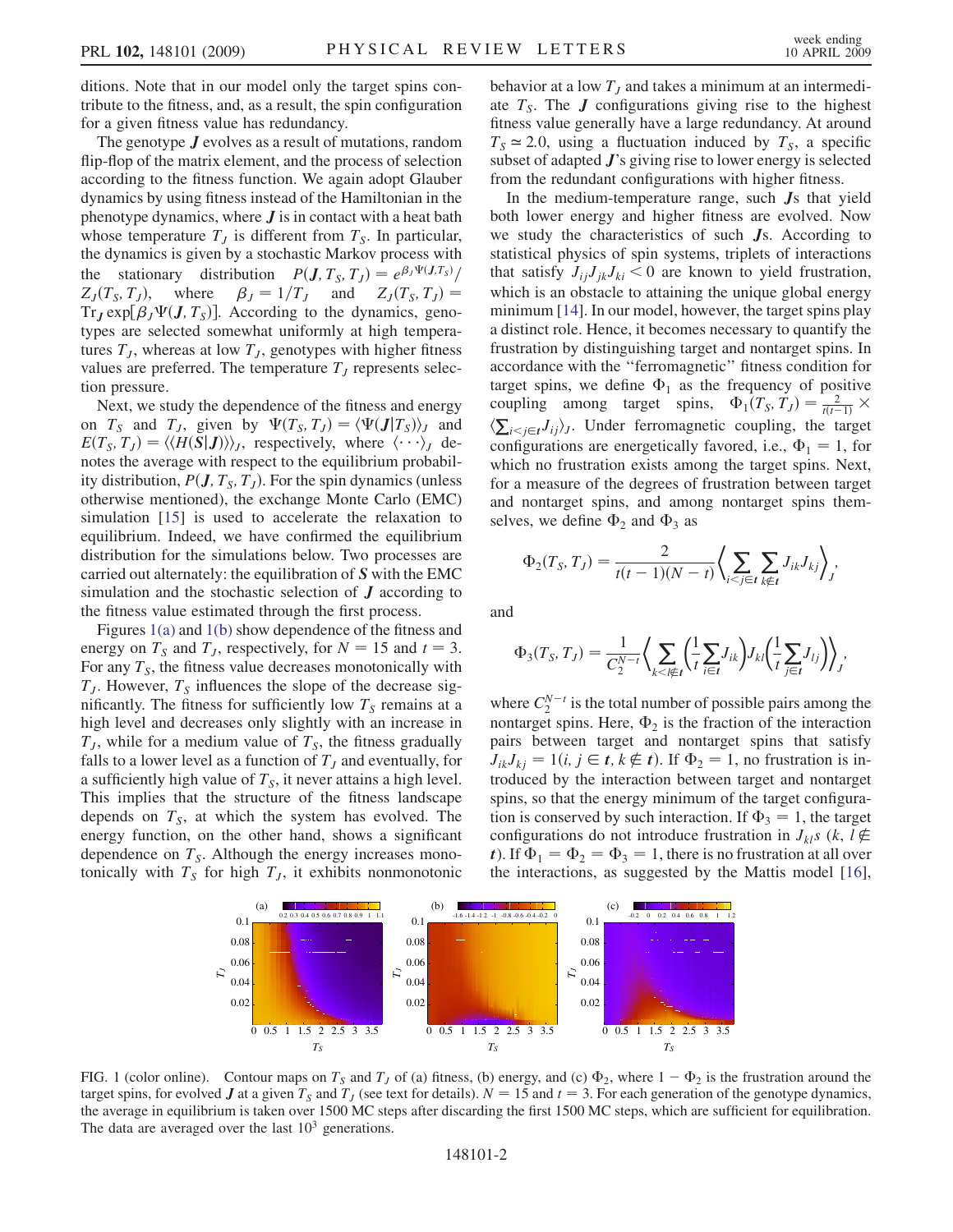<span id="page-2-0"></span>which can be transformed into ferromagnetic interactions by gauge transformation [[14](#page-3-0)].

For  $J$  that is evolved under given  $T_S$  and  $T_J$ , we have computed  $\Phi_1$ ,  $\Phi_2$  and  $\Phi_3$ . Figure 2 shows the dependence of  $\Phi_1$ ,  $\Phi_2$  and  $\Phi_3$  on  $T_s$  at a fixed  $T_J = 0.5 \times 10^{-3}$ . For  $T_s \geq T_s^{c1}$ ,  $\Phi_1$  takes the value ~1 [[17](#page-3-0)], so that a target configuration is embedded as an energetically favorable state, while no specific patterns, apart from the target, are embedded in the spin configuration.

For  $T_S^{c1} \le T_S \le T_S^{c2}$ ,  $\Phi_2$  also takes the value around 1, implying that frustration is not introduced by means of interactions with a nontarget spin. In this temperature range,  $\Phi_3$  is not equal to 1, except for  $T_s \sim 2.0$  where the Mattis state is shaped. When  $\Phi_2 \sim 1$  and  $\Phi_3 \neq 1$ , frustration is not completely eliminated from the nontarget spin interactions, in contrast to the Mattis state. Here, such a J configuration without frustration around the target spins (but with frustration between nontarget spins) is referred to as ''local Mattis state'' (LMS), as characterized by  $\Phi_1 = \Phi_2 \sim 1$  and  $\Phi_3 \neq 1$ . The interactions **J** that form such LMSs arise as a result of the evolution at  $T_S^{c1} \le T_S \le$  $T_S^{c2}$ , where both a fitted target configuration and a lower energy level are achieved. As shown in Fig. [1\(c\)](#page-1-0), the  $T<sub>S</sub>$ range in which LMS is shaped becomes narrower with an increase in  $T<sub>J</sub>$  [\[18](#page-3-0)]. For sufficient low  $T<sub>J</sub>$ , there are three phases:  $T_S < T_S^{c1}(T_J)$ , the phase in which frustration remains in spite of adaptation;  $T_S^{c1}(T_J) \leq T_S \leq T_S^{c2}(T_J)$ , the phase giving LMSs;  $T_s > T_s^{c2} (T_J)$ , the phase in which no adaptation and frustration is seen.

Let us consider the relaxation dynamics of spins for each **J** adapted through evolution under a given  $T<sub>S</sub>$  and  $T<sub>J</sub>$ , denoted as  $J_{T_s}^{\text{adp}}$ , where  $T_J$  is fixed at  $0.5 \times 10^{-3}$ . To understand how the relaxation dynamics depends on  $J_{T_s}^{\text{adp}}$ , instead of using EMC simulations, we adopt standard MC simulations with the temperature  $T'_{S}$ , fixed at 10<sup>-5</sup>, inde-



FIG. 2 (color online). Dependence of local frustrations on  $T_s$ ,  $\Phi_1$  ( $\square$ ),  $\Phi_2$  ( $\square$ ),  $\Phi_3$  ( $\square$ ) represents the left axis and  $\mu_c(*)$ represents the right axis by fixing  $T_J$  at  $0.5 \times 10^{-3}$ . The data are computed by taking averages over 150 genotypes J evolved at a given temperature  $T_S$ .  $\mu_c$  is a threshold value, beyond which the fitness of the mutated genotype begins to decrease (see Fig. [4\)](#page-3-0). The transition points  $T_S^{c1}$  and  $T_S^{c2}$  are estimated as a temperature at which  $\Phi_2$  deviates from 1.

pendently of  $T_s$  used in obtaining  $J_{T_s}^{\text{adp}}$ . We compute the temporal change of the target magnetization  $m_t =$  $|\sum_{i \in t} S_i|$ . Relaxation dynamics of  $\langle m_t \rangle_0$  for  $J_{T_s}^{adp}$ ,  $T_s =$  $10^{-3} (\leq T_S^{c1})$ , and  $T_S = 2.0(T_S^{c1} \leq T_S \leq T_S^{c2})$  are plotted in Fig. 3, where  $\langle \cdot \cdot \cdot \rangle_0$  denotes the average over the randomly chosen initial conditions. As shown in Fig. 3, the relaxation process for  $J_{T_s}^{\text{adp}}$  evolved at low temperatures is much slower. Furthermore,  $\langle m_t \rangle_0$  converges to a value  $m_t^*$ lower than 1 and remains at that value for a long time. Depending on the initial condition, the spins are often trapped at a local minimum, so that the target configuration is not realized over a long time span.

Such dependence on initial conditions is not observed for  $J_{T_S}^{\text{adp}}$  for  $T_S > T_S^{c1}$ , where  $\langle m_t \rangle_0$  approaches 1 somewhat quickly. From an estimate of the convergent value of the target magnetization  $m_t^*$  within the above MC time scale, we obtain the relaxation time  $\tau$  by fitting to the function  $\langle m_t \rangle_0(s) = m_t^* + c \exp(-s/\tau)$ , where s is the MC step of the spin dynamics. The parameters  $m_t^*$  and  $\tau$  are plotted against  $T<sub>S</sub>$  in the inset of Fig. 3, which shows the increase of  $\tau$  and the decrease of  $m_t^*$  from 1 with the decrease of  $T_s$ below  $T_S^{c1}$ . These results imply that the energy landscape for the interaction  $J_{T_S}^{\text{adp}}$  is rugged for  $T_S \leq T_S^{c1}$ , as in a spinglass phase, whereas it is smooth around the target for  $T_S^{c1} \leq T_S \leq T_S^{c2}$ . Thus, this landscape is interpreted as a typical funnel landscape. It demonstrates a transition from the spin-glass phase to the funnel at  $T_S^{c1}$  (see also [[7](#page-3-0)]).

Now, in the evolved genotypes, let us examine the robustness that represents the stability of J's fitness with respect to changes in the J configuration. From the adopted genotype  $J_{T_s}^{adp}$ , mutations are imposed by flip-flopping the sign of a certain fraction of randomly chosen matrix elements in  $J_{T_s}^{\text{adp}}$ . The value of the fraction represents the mutation rate  $\mu$ . We evaluate the fitness of the mutated



FIG. 3 (color online). Relaxation dynamics of the averaged magnetization of target spins,  $\langle m_t \rangle$  on the adapted interaction  $J_{T_s}^{\text{adp}}$  for  $T_s = 10^{-3}$  and  $T_s = 2.0$ . The magnetization  $\langle m_t \rangle_0$  is evaluated by taking the average over 30 initial conditions for each  $J_{T_s}^{\text{adp}}$  and 1000 different samples of  $J_{T_s}^{\text{adp}}$ . The inset shows the dependence of the estimated convergent value of  $\langle m_t \rangle_0$  on  $T_s$ ,  $m_t^*$  represents the right axis and the relaxation time  $\tau$  represents the left axis.